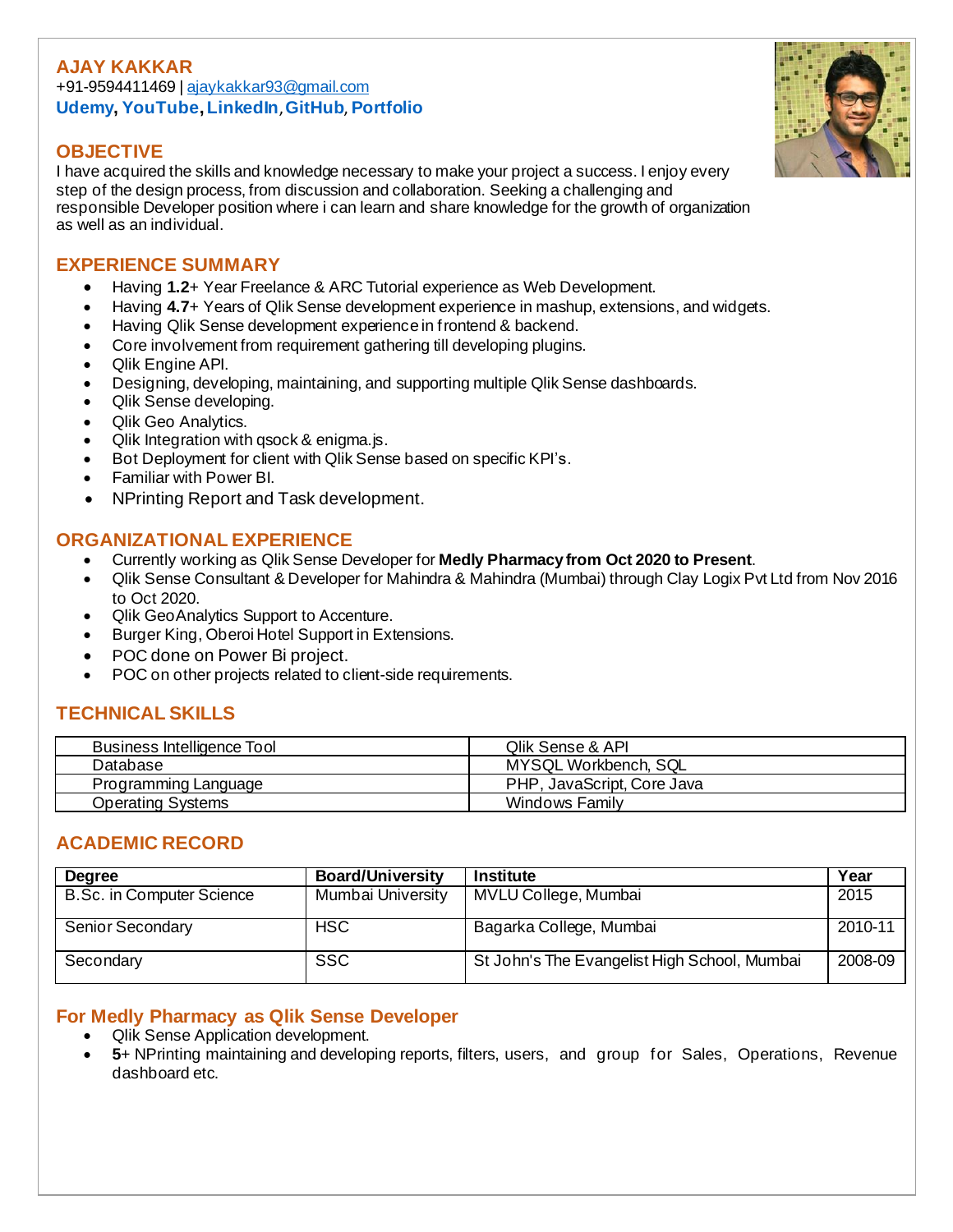### **Qlik Development**

- **Machine shop DOL, HR Expense & HR MIS Report Dashboard**: Frontend, Backend & UI
- **Bot** with Supply Chain, HR: Bot level integration making master measures & architecture of bot with respect to requirement.
- **NPrinting:** Integration for multiple application

### **Training**

• Provided Online & Offline Training course for basic **Extension, Widget** and **Mashup** development in **Qlik API** to teams across organization & client.

### **PROFESSIONAL EXPERIENCE**

#### **Core Responsibilities**

- Developed plugins/extensions to provide custom functionality in Qlik Sense application
- Maintaining & upgrades for my plugin
- Mashup to enhance user experiences.
- **Training**
- Implementing Section Access to restrict the data from unauthorized users.
- Qlik Sense Application Development including UI.

#### **Project 1**

- Making Section Access File for application
- New extension development
- Old extension enhancement and maintenance
- **40+ extension** developed for projects.
- Qlik Sense Application Development with Design UI
- New extension & Mashup development for different application
- **Qlik Mashup:**
	- **1. Sales, Service, Finance, MTBD Dashboard**
	- 2. **App information**: Gets all information about application i.e., Number of objects in sheet with object id 's and sheet id's, Master Dimension, Measure & Visualization list with meta data, Variable list and meta data, Object List sheet wise with Dimension and Measure used and search capability in all these options.
	- **3. Mashup for Bot:** Multiple Dashboards

#### **Project 2 Bot with Qlik Sense**

- Custom bookmark
- Profiling
- Python Integration
- Qlik Sense Connectivity using enigma.js
- On-Fly charts generation using Qlik Sense
- Comments on Chart
- **Suggestion**
- **Basic Alerts generation**
- Works with master measure
- Default selection, Images, Chat Theme, Custom menu based fixed visualization from dashboard etc.
- Bot Extension inside Application itself will all the above functions (similar to Qlik insight Bot)

### **Project 3 HR MIS Report**

MSI Report which showcases number of employee active, resigned, terminated, transferred in/out of organization.

- User friendly UI with custom extension doing all the major activity such as navigation to sheet when clicked on a cell.
- Passing proper selections to sheet while navigation between sheets.
- Responsible to make ETL for this dashboard.
- Data from SAP BW queries.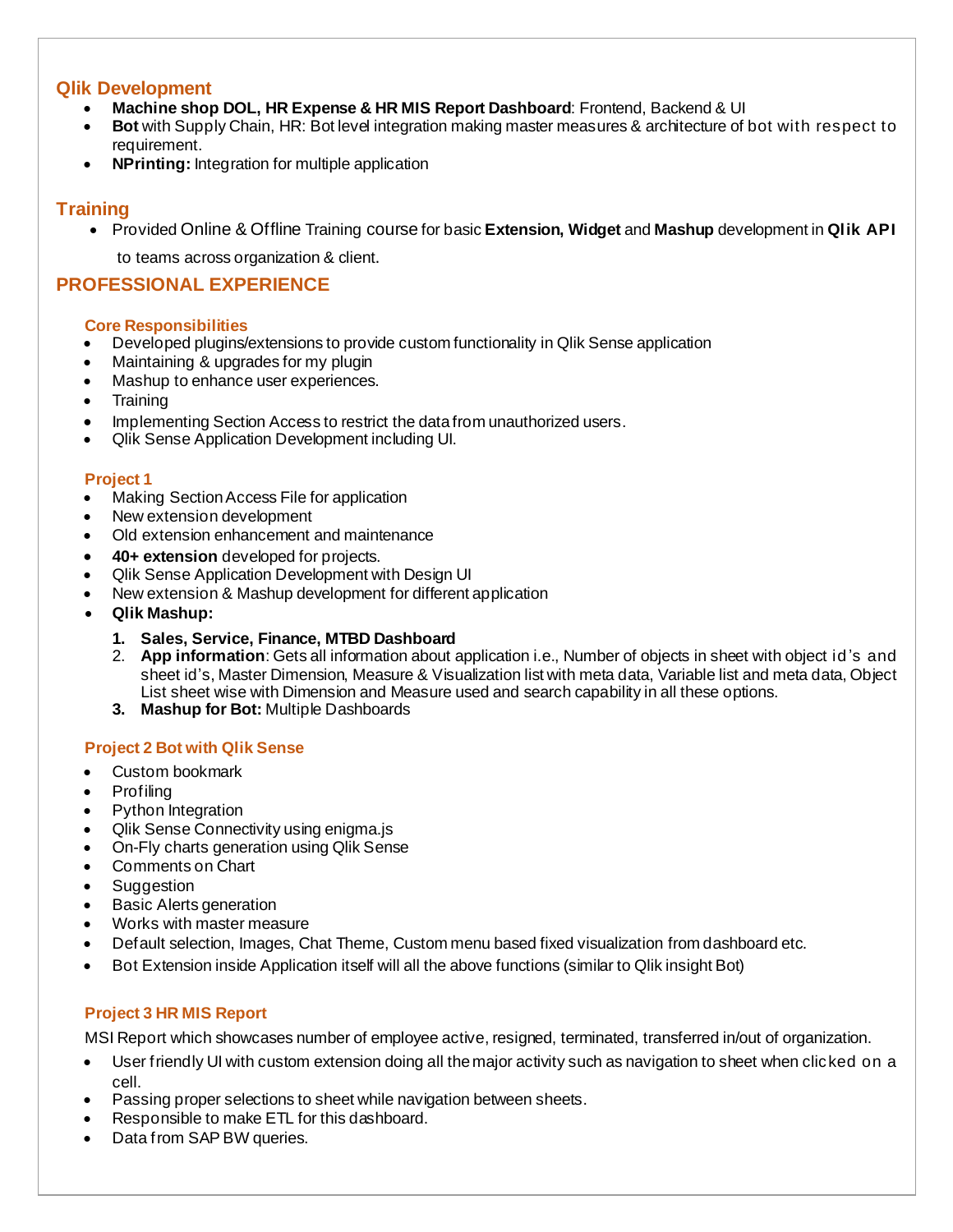#### **Project 4 Machine Shop DOL**

Report which showcases number of parameters which is used identify quality of part.

- Reports are triggered via NPrinting to business users & upper management personnel.
- Responsible to make ETL for this dashboard.
- Data from SAP BW queries.

#### **Major Plugins Developed**

- **Sheet Level Access** for disabling sheet based on section access file in the application.
- **Variable Button:** This has the capability to change or assign value to multiple variables at the same time as toggle switch
- **Popup Chart:** It has dynamic button created which loads different master charts based on configuration provided in extension.
- **Trigger:** This plugin works as Qlik View trigger (object click action is not present)
- **3 types of Legends:** Dynamic legends (circle/rectangle shape) a field can be specified, and selection can be done if that legend is clicked.
- **Side Filter:** A side filter pane which accepts 10 master objects (Filter pane only) as parameter and all filters are hidden until open button is clicked.
- **Different types of KPI object:** All KPI objects accepts measures from 1 to 3 with responsive UI.
- **Sheet Navigation:** A navigation object with Qlik API capabilities
- **Export Button:** Exports data from chart object if export option is supported.
- **Triangle Chart:** CSS Based Triangle chart with dynamic value on right and left side with predefined or custom colors.
- **Qlik Sense Styler:** Styler for Qlik sense as plugin which styles all objects excepts TEXTBOX and KPI.
- **Custom Filter Pane** with advance features of default selection and two style type List & Button And Many More.

#### **Manufacturer App**

Report which showcases number of parameters which is used identify Drug Manufacture.

- Reports is for business users & upper management personnel.
- Data comes from Google spreadsheets & QVD's.
- Reload button extension is developed to enable users to update Drug ID & refresh the application.

#### **General Compliance**

Report which showcases number of parameters which is used identify Drug given to Patients from Provider.

- Reports is for business users & upper management personnel as per sensitive data.
- Data comes from Google spreadsheets & QVD's.
- These reports provide pinpoint reports & can filter & export the data for further reporting.

#### **Medly NPrinting Reports**

- Responsible for all NPrinting reports for more than 10 Applications.
- Reports distributed to 80+ users.
- User list auto updated using Import & Export task.